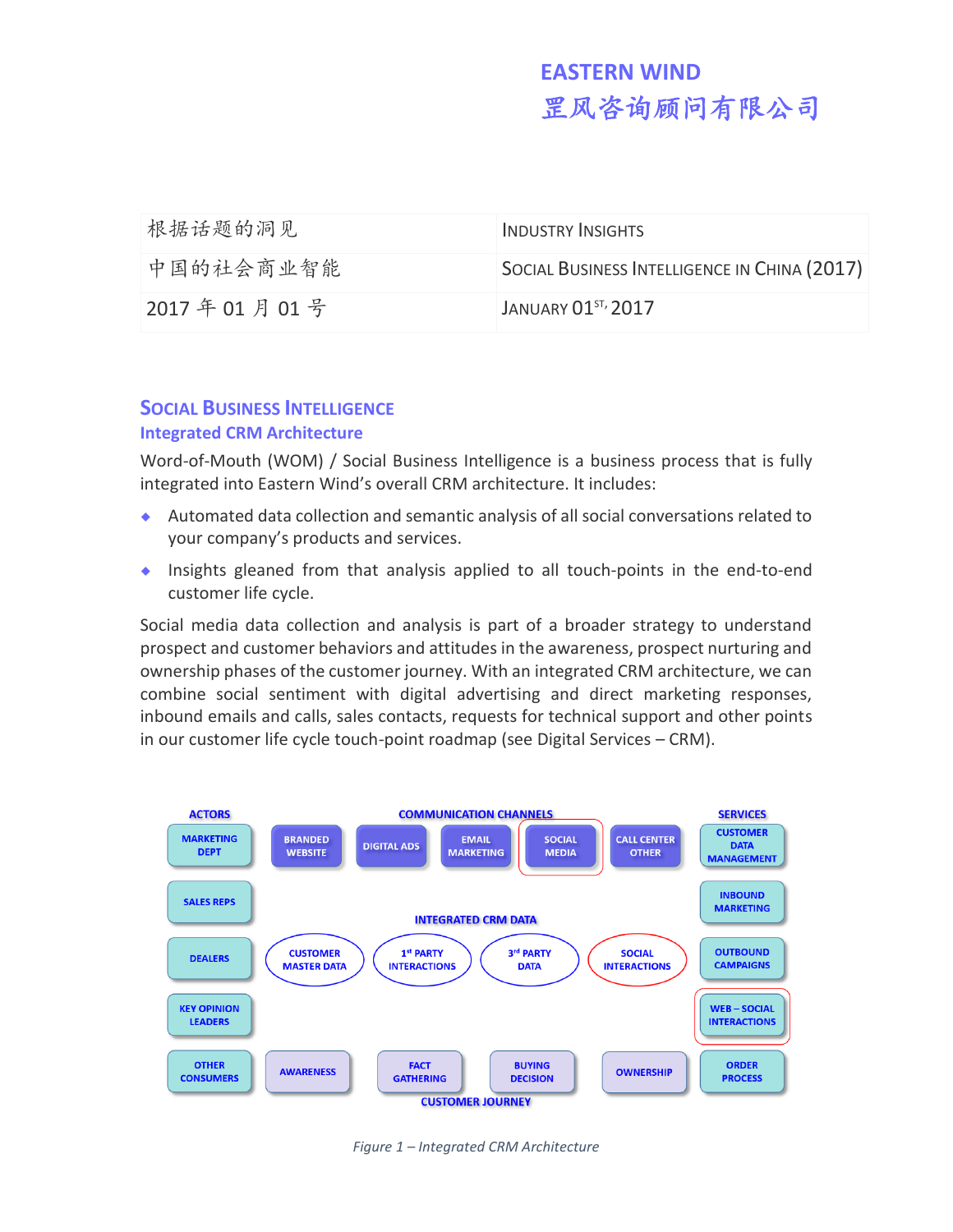The response to negative social sentiment may be focused on the source social media where it was identified (e.g. a forum or blog), but with an integrated CRM architecture, you can implement a broader cross-channel strategy that leverages all communications channels, including (where appropriate) messaging on your corporate web site, advertising, direct marketing, other social properties, sales collateral, etc.

#### **Internet Growth in China**

By virtue of its size, China was always destined to quickly become the world's largest social media market. By 2016, China's Internet user population had exceeded 700M and nearly 650M users now regularly use one or more social platforms. Since 2012, the majority of those users have accessed the Internet via mobile and an increasing number own smart phones.



*Figure 2 – Internet Growth in China*

# **SOCIAL MEDIA USE IN CHINA China Is Unique**

The relationship that Chinese have with social media is quite unique – for both cultural and historical reasons, most Chinese rely on social media as an interpersonal communication tool and as a primary reference for consumer buying decisions. Advertising claims are viewed with a high degree of skepticism, so Chinese consumers' use of social media for purchasing decisions is much higher than their Western counterparts.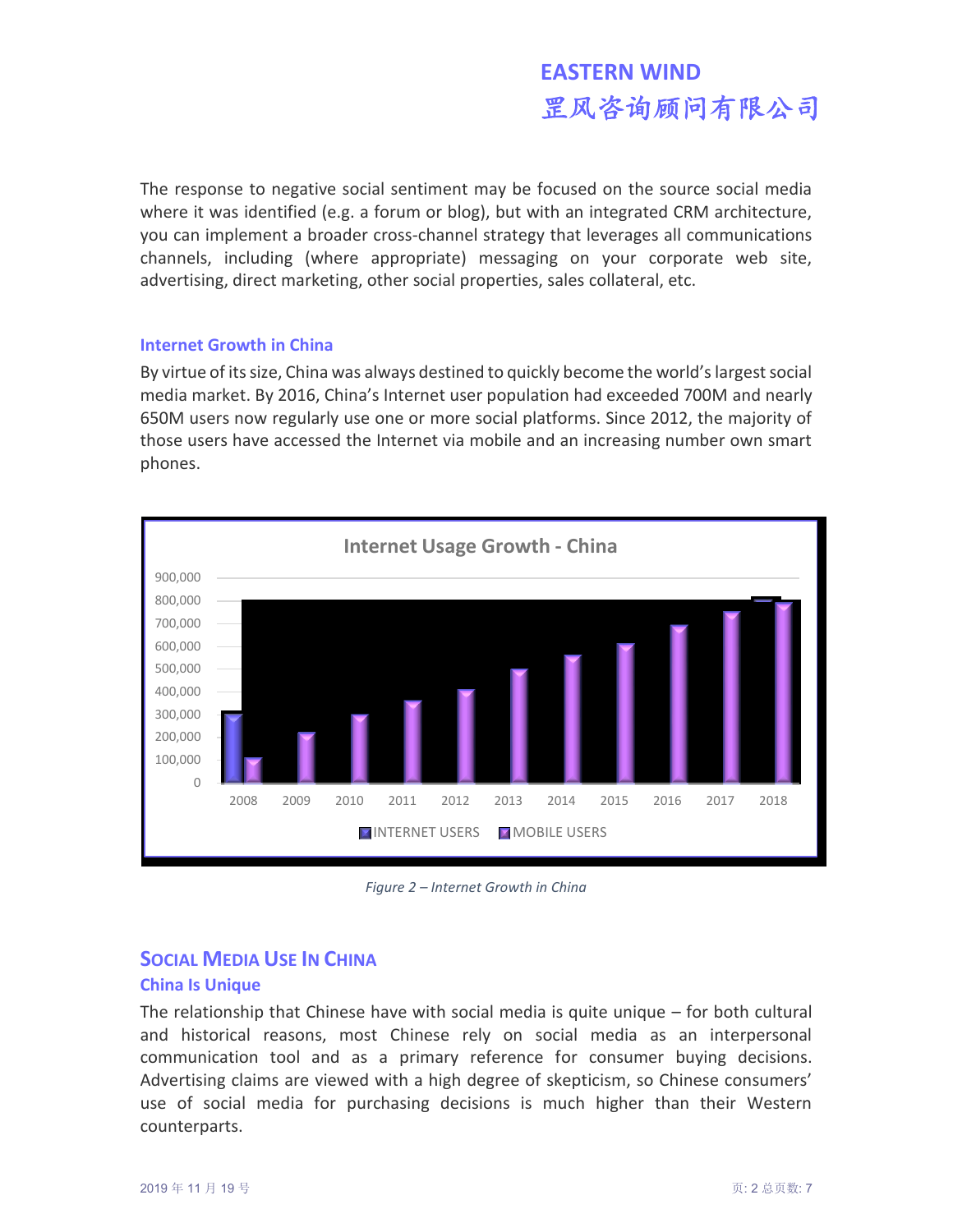With the exception of LinkedIn, most Western social media platforms are blocked in China (at least periodically). So, social media platforms are highly localized – with the exception of We Chat (Weixin), most Chinese social media platforms are not widely used in Western countries. But that doesn't mean that social media is behind the curve in China – in fact, in a number of cases, Chinese social media has outpaced Western social media, both in functionality and user adoption.

#### **We Chat**

The killer app in China is We Chat (Weixin in Chinese), which is a pub-sub social media platform – users subscribe to, and interact with, feeds from other users, as well as corporate accounts. We Chat has evolved from a basic personal messaging app to a sophisticated platform for marketing campaigns, loyalty programs and e-commerce.



*Figure 3 – We Chat – China's Leading SoLoMo App*

#### **Key Opinion Leaders**

Finally, Key Opinion Leaders (KOL's) are perceived to be major market influencers, if for no other reason than their fan bases tend to dwarf those of companies that are in still in the brand-building process. China has several classes of KOL's, of which the most important are celebrities, bloggers and subject matter experts (SME's). Almost all will retweet content on a fee basis.

However, the intransigent "zombie fan" problem must be considered when evaluating a marketing relationship with Chinese KOL's. While publicly-traded companies, such as Weibo, are making significant strides in fan count verification, we typically discount fan base counts by up to 50% for independent KOL's.

2019 年 11 月 19 号 页: 3 总页数: 7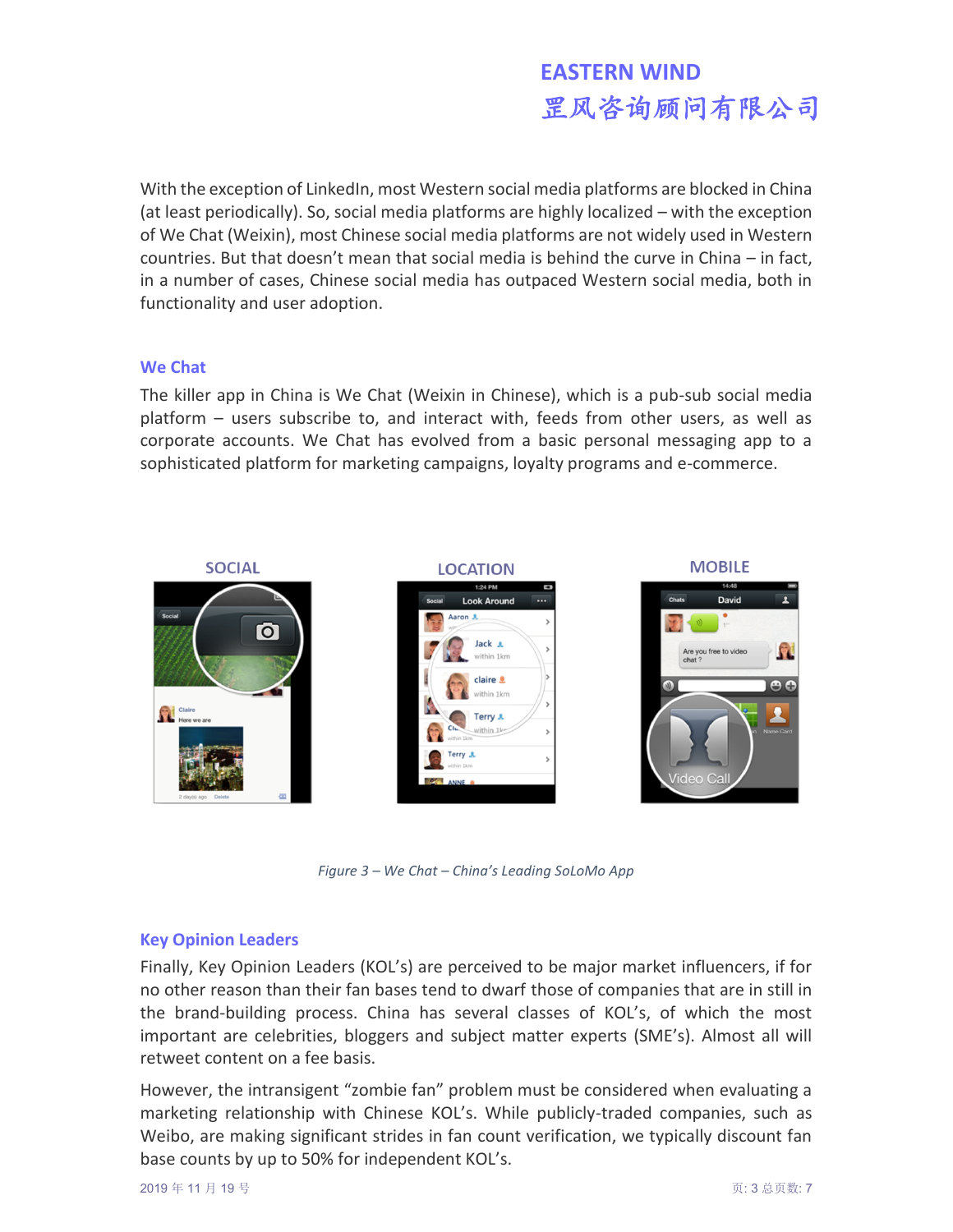# **1 ST GENERATION SOCIAL BI – WOM**

#### **Data Collection**

First generation data collection models had limited linguistic rules engines to determine market sentiment. This has been compounded by the complexity and size of the Chinese language, which does not mark word boundaries and is comprised of over 8,000 characters, usually combined to form words of two to four characters. In addition, Chinese is highly idiomatic, with more than 20,000 four-character expressions called "chengyu".

Initial data collection web crawlers supported a limited number of social media platforms, such as BBS and news sites, and were then extended to support blogs, micro blogs, video sharing sites, Q&A forums, SNS, and e-commerce sites. Each of these social media types has its own unique challenges with respect to accessing content, linking original content to follow-up comments and aggregating sentiment. For example, in an ongoing dialogue on a forum, the intended sentiment of one person's agreement or disagreement with a previous mention has been quite difficult to interpret.

#### **Mention and Sentiment Analysis**

First generation mention and sentiment analysis leveraged basic semantic clustering technologies to evaluate comments utilizing industry taxonomies.

However, because of the above-mentioned complexities in analyzing Chinese semantics, first generation toolsets had significant limitations in analyzing nuanced market sentiment – Chinese Netizens are particularly adept at cloaking the meaning of their opinions, especially if they are discussing a sensitive topic.

So, in practice, many local WOM analysis vendors and agencies in China initially relied on a rather crude analysis of Baidu search patterns, using large teams to manually assess market sentiment. Local vendors have often used Baidu as a primary reference and then used WOM tools to provide statistical "proof" of their initial findings.

Further, since agencies are also providing branding and campaign recommendations, root cause analysis of negative sentiment is frequently the real value proposition of a WOM analysis service offering.

### **Data Visualization**

First generation WOM data visualization tools have steadily improved and now include the following capabilities:

- Aggregate mentions by media property.
- ◆ Basic drill-down to specific mentions.
- ◆ Extensive filters to enhance data quality (e.g. fan verification, KOL's).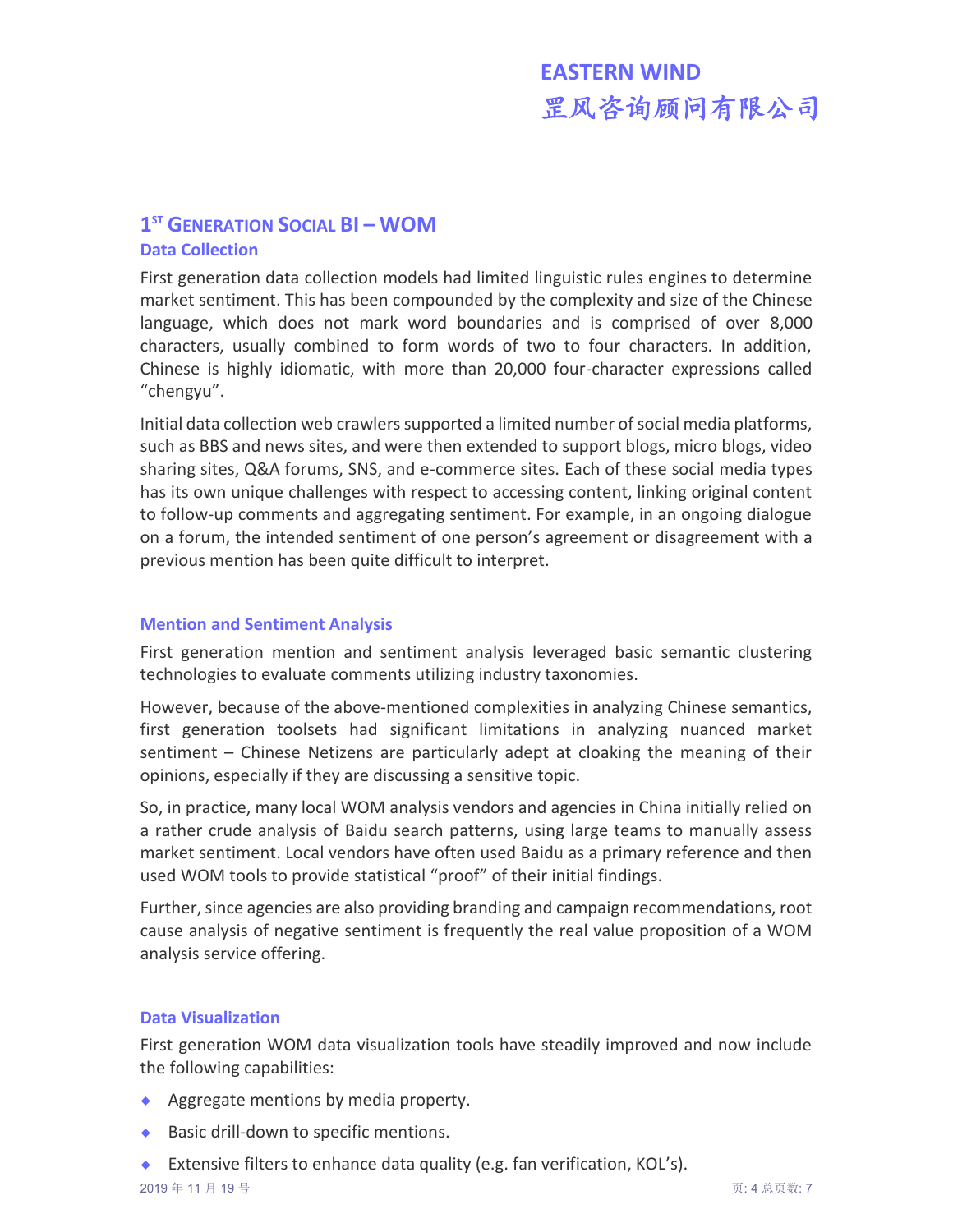- Automated categorization of social mentions (positive, negative).
- ◆ Retweeting reach.
- ◆ Share of voice relative to competitors.
- $\bullet$  Search capabilities within the collected data set.

However, meaningful analysis remains bound by both limitations with semantic clustering techniques and the above-mentioned limitations of Chinese language data collection and semantic interpretation.

# **2 ND GENERATION SOCIAL BI – NLP**

## **Language Independent Framework**

Second generation WOM data collection, market sentiment analysis and data visualization reflect a global approach to Social Business Intelligence – that is, they are based on a language independent framework that allows for a common rules engine for core processes and individual natural language modules to handle the unique requirements of each target language.

The benefits of a common framework for global Social Business Intelligence capabilities are not lost on both local Chinese companies and MNC's who need a common analytical capability for global markets, as well as an effective tool to decipher local sentiment in Chinese social media.

### **Sentiment and Trend Identification**

Second generation Social Business Intelligence technologies, such as Synthesio's Automatic Sentiment Analysis (ASA), use a combination of machine learning, sentiment dictionaries and linguistic rules engines to identify "opinionated text blocks" (OTB), which are further refined with weighting rules to modify and in some cases, reverse) the sentiment value of an OTB.

In the case of Chinese, a machine learning rules engine iteratively learns to recognize word patterns in the context of sentences (as noted above, Chinese sentences do not use word separators).

As previously noted, correctly identifying the context of a social mention is an extremely complex (and sometimes subjective) process. Second generation tools continue to automate context detection using machine learning techniques, so that irrelevant mentions are filtered out during data collection.

Finally, second generation Social Business Intelligence tools have moved from relatively primitive positive / negative aggregation to enhanced topic mapping capabilities. Administrators can "seed" the machine learning process by manually assigning topics to a limited set of mentions and the tools apply those patterns to subsequent analysis.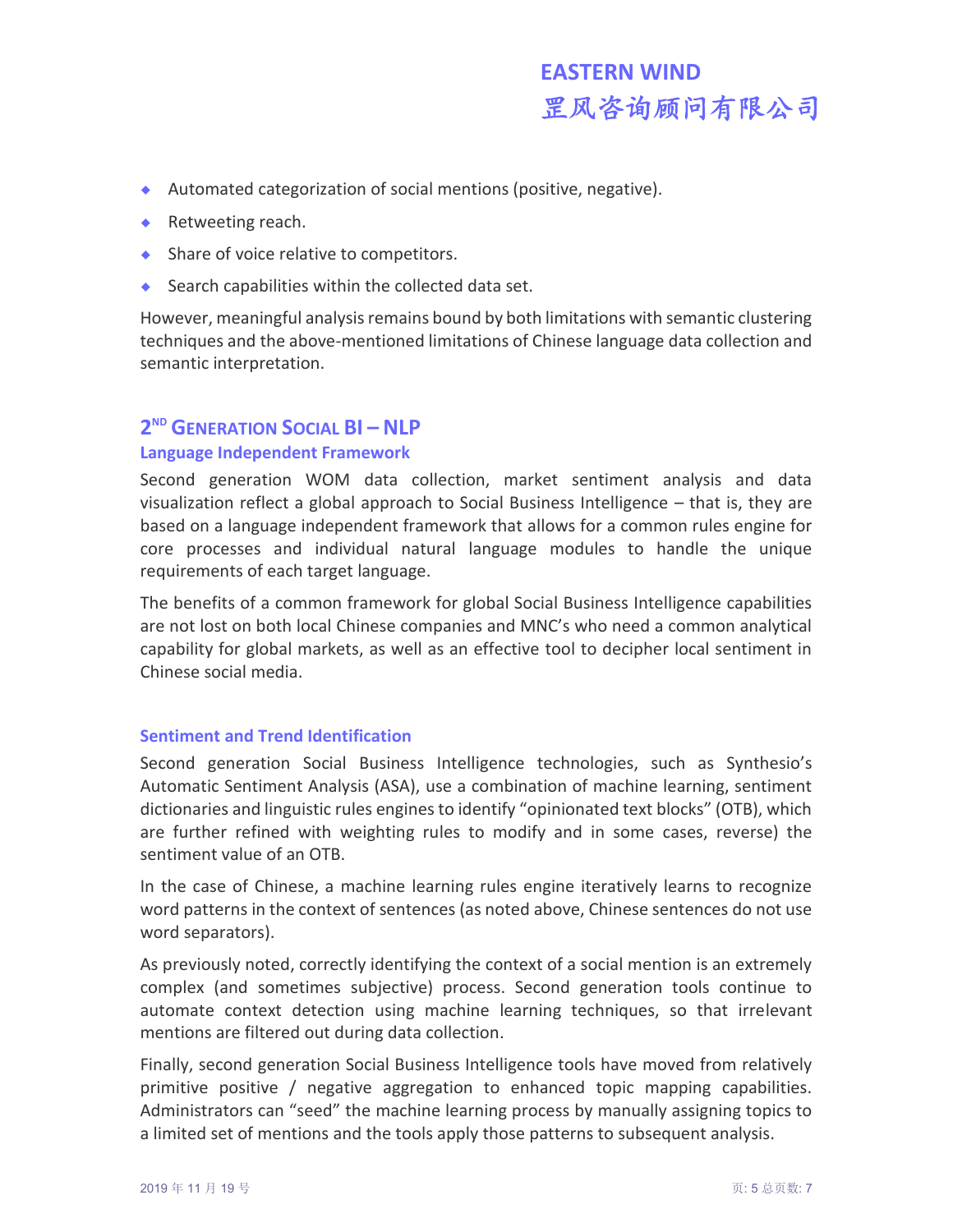# **EASTERN WIND'S SOCIAL BUSINESS INTELLIGENCE PRACTICE**

#### **Strategy**

While Eastern Wind focuses primarily on the Chinese market, we work with clients to identify short- and long-term social sentiment tracking requirements that reflect expansion in APAC and Western markets. Not all industry sectors benefit equally from Social Business Intelligence programs – factors that influence the usefulness and timing of Social Business Intelligence implementations include:

- ◆ Markets served China, APAC or global.
- ◆ B2C vs. B2B distribution models.
- ◆ Current market awareness.
- ◆ Competitor market awareness.
- ◆ Planned product launches and marketing campaigns.
- ◆ Exposure to reputation crises.
- Capability and maturity of the organization's end-to-end CRM processes (see below).

#### **Platform Selection**

From a practical perspective, our experience with Chinese social media and Chinese language sentiment analysis suggests that clients consider the trade-off of platforms written specifically for Chinese (CIC is a local leader) and platforms that offer enterprise scalability across multiple geographies and social platforms and the potential to bring sophisticated semantic analysis techniques to China (Brandwatch, Synthesio, Crimson Hexagon and others lead in this category).

#### **CRM Integration**

Since digital marketing campaigns directly (and indirectly) integrate social platforms as communication channels, Social Business Intelligence is increasingly an integral component of campaign management, serving as a critical feedback mechanism that supplements direct campaign response metrics.

By integrating social media and Social Business Intelligence in branding campaigns, organizations can analyze events and campaigns in near real time.

By integrating Social Business Intelligence in loyalty programs, organizations can respond to real consumer concerns in a meaningful way, reinforcing positive feedback and responsibly addressing negative feedback before it becomes a crisis.

In the event of a crisis, Social Business Intelligence can provide real time monitoring of the effectiveness of any measures used to protect your company's reputation.